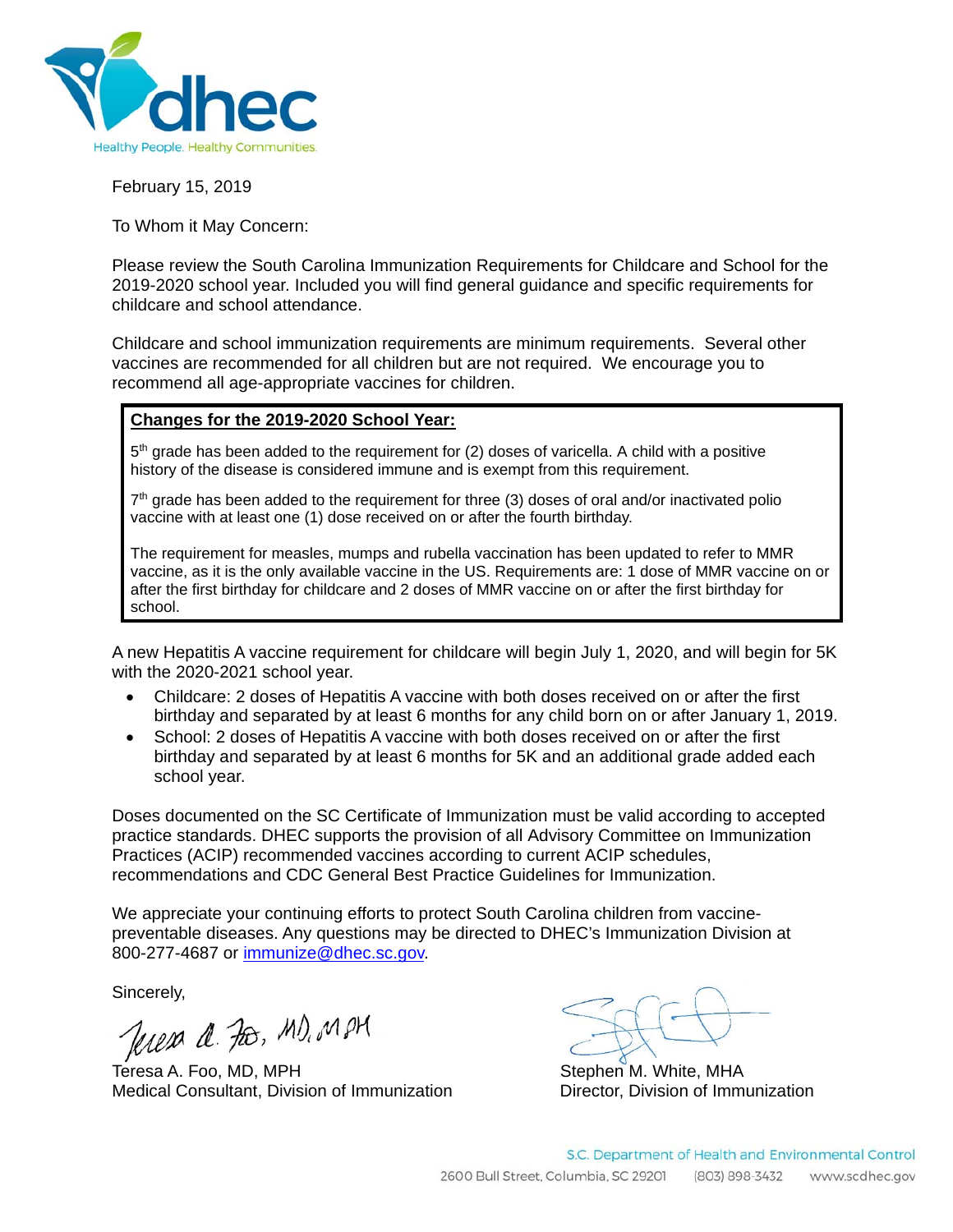## **General Guidance for South Carolina Immunization Requirements**

A valid South Carolina Certificate of Immunization for all enrolled children, 3 months of age and older, must be maintained by public and private childcare facilities (as defined in SC Code of Laws Section 63-13-20); public, private, and parochial schools, grades kindergarten through 12th grade; and child development programs under the control of the Department of Education**.** 

South Carolina state law requires a valid SC Certificate of Immunization or valid exemption. Children without a valid certificate or exemption will not be allowed to attend childcare and/or school. Failure to comply with this law may result in audits and/or legal action.

Doses documented on the immunization certificate must be valid doses according to accepted practice standards for the minimum age(s) and intervals, as well as all ACIP vaccine specific recommendations and CDC General Best Practice Guidelines for Immunization.

For unvaccinated or incompletely vaccinated children, refer to currently published ACIP Catch-Up Schedule for number of doses necessary to complete the vaccine series and meet the requirement.

Pursuant to Section 44-29-180, South Carolina Code of Laws, and South Carolina Regulation 61-8, students may be exempt from these immunization requirements for the following reasons:

**Medical Exemption:** The Medical Exemption section of the SC Certificate of Immunization should only be completed when a child has a permanent or temporary medical reason for exclusion from receipt of vaccine(s). The Medical Exemption section must be completed by a licensed Physician (MD or DO) or his/her authorized representative (e.g. Physician's Assistant or Advanced Practice Registered Nurse). For temporary medical exemptions, an expiration date in the future is documented when next immunizations are due.

**Religious Exemption:** A religious exemption may be granted to any student whose parents, parent, guardian, or person in loco parentis signs the appropriate section of the South Carolina Certificate of Religious Exemption stating that one or more immunizations conflicts with their religious beliefs. The South Carolina Certificate of Religious Exemption can only be obtained from a DHEC health department. The parent or guardian must sign the DHEC form in the presence of a notary.

**Special Exemptions:** A SC Certificate of Special Exemption may be issued by the school to a student that has been unable to secure immunizations or documentation of immunizations already received. This exemption is only valid for 30 calendar days for the current enrollment and may be issued only once.

#### **Resources:**

ACIP vaccine recommendations: http://www.cdc.gov/vaccines/hcp/acip-recs/index.html ACIP schedules https://www.cdc.gov/vaccines/schedules/hcp/index.html CDC General Best Practice Guidelines for Immunization: https://www.cdc.gov/vaccines/hcp/acip-recs/general-recs/index.html Minimum ages and intervals https://www.cdc.gov/vaccines/pubs/pinkbook/downloads/appendices/A/age-interval-table.pdf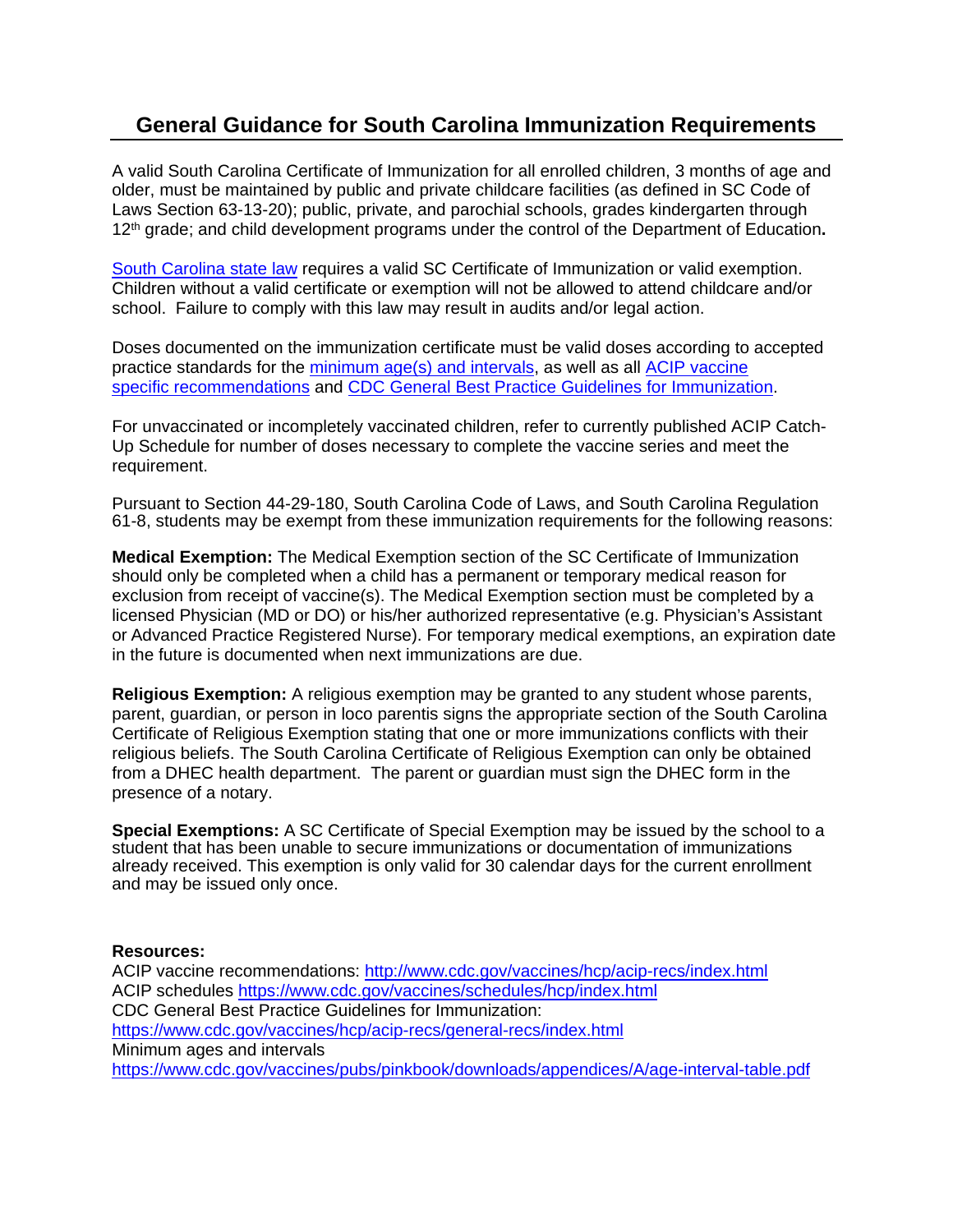## **South Carolina Immunization Requirements for Childcare 2019-2020**

The following minimum requirements are necessary for childcare. These requirements will be effective as of July 1, 2019. This includes preschool attendance for 4K programs and younger. A SC Certificate of Immunization with an expiration date is acceptable to allow for ageappropriate completion of vaccination series. No child can attend childcare or preschool for more than 30 days past the expiration date of the certificate.

| <b>Vaccine</b>                                        | <b>Requirement</b>                                                                                                                                                                                                                                                                                                                                                            |  |
|-------------------------------------------------------|-------------------------------------------------------------------------------------------------------------------------------------------------------------------------------------------------------------------------------------------------------------------------------------------------------------------------------------------------------------------------------|--|
| Diphtheria,<br><b>Tetanus and</b><br><b>Pertussis</b> | Four (4) doses of any combination of DTP, DT, or DTaP vaccine                                                                                                                                                                                                                                                                                                                 |  |
| <b>Polio</b>                                          | Three (3) doses of any combination of oral or inactivated polio vaccine                                                                                                                                                                                                                                                                                                       |  |
| <b>Haemophilus</b><br>influenza<br>Type b (Hib)       | Current, age-appropriate Hib vaccination according to the currently published<br>immunization schedule. For children 15-59 months of age who have not yet<br>completed age-appropriate Hib vaccination, one (1) dose of Hib vaccine at or after<br>15 months of age is required.<br>Hib vaccine is not required for children 5 years of age and older.                        |  |
| Measles,<br><b>Mumps and</b><br><b>Rubella</b>        | One (1) dose of MMR vaccine received on or after the first birthday                                                                                                                                                                                                                                                                                                           |  |
| <b>Hepatitis B</b>                                    | Three (3) doses of hepatitis B vaccine with the third dose received $\geq$ 24 weeks of<br>age and at least 16 weeks after the first dose                                                                                                                                                                                                                                      |  |
| <b>Varicella</b>                                      | One (1) dose of varicella vaccine received on or after the first birthday or positive<br>history of disease                                                                                                                                                                                                                                                                   |  |
| <b>Pneumococcal</b>                                   | Current, age-appropriate pneumococcal vaccination according to the currently<br>published immunization schedule. For children aged 24-59 months who have not<br>yet completed any age-appropriate pneumococcal vaccination, one (1) dose of<br>PCV13 on or after the 2nd birthday is required.<br>Pneumococcal vaccine is not required for children 5 years of age and older. |  |

**Please note:** Children enrolled in grade 5K or greater and enrolled in a childcare facility (e.g., after school and/or summer program) must meet school immunization requirements and have a valid SC Certificate of Immunization on file at the childcare and school facility.

Pursuant to Section 44-29-180, South Carolina Code of Laws, "…no owner or operator of a public or private childcare facility as defined in Section 63-13-20 may…enroll or retain a child or person who cannot produce satisfactory evidence of having been vaccinated or immunized so often as directed by the Department of Health and Environmental Control. Records of vaccinations or immunizations must be maintained by the institution, school or day care facility to which the child or person has been admitted."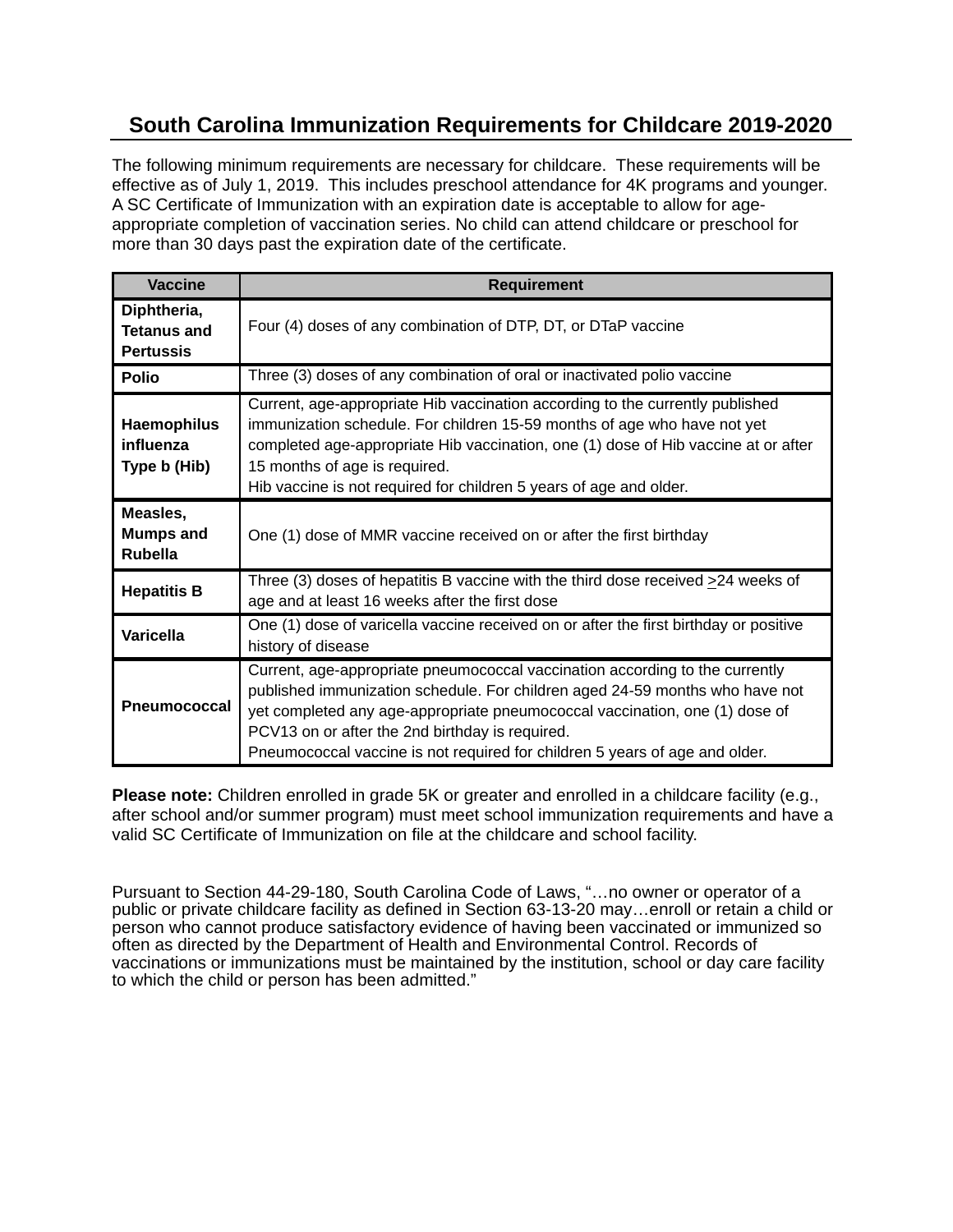# **South Carolina Immunization Requirements for School 2019-2020**

The following minimum immunization requirements are necessary for a child to be admitted to any public, private, or parochial school, grades 5K-12:

| Vaccine                                               | Grade     | <b>Grade Level Requirement</b>                                                                                                                                                                                                                                                                                                                                  |
|-------------------------------------------------------|-----------|-----------------------------------------------------------------------------------------------------------------------------------------------------------------------------------------------------------------------------------------------------------------------------------------------------------------------------------------------------------------|
| Diphtheria,<br><b>Tetanus and</b><br><b>Pertussis</b> | 5K-12     | Four (4) doses of any combination of DTP, DT, DTaP, Td, or Tdap vaccine<br>with at least one (1) dose received on or after the fourth birthday                                                                                                                                                                                                                  |
| <b>Tdap</b><br><b>Booster</b>                         | $7 - 12$  | One (1) dose of Tdap vaccine received on or after the $7th$ birthday<br>This dose of Tdap may be included as one of the doses needed to meet the<br>requirement for Diphtheria, Tetanus, and Pertussis.                                                                                                                                                         |
| <b>Polio</b>                                          | 5K-7      | Three (3) doses of oral and/or inactivated polio vaccine with at least one (1)<br>dose received on or after the fourth birthday                                                                                                                                                                                                                                 |
|                                                       | $8 - 12$  | Three (3) doses of oral and/or inactivated polio vaccine (IPV) with at least<br>one (1) dose received on or after the $4th$ birthday $OR$ four (4) doses of oral<br>and/or inactivated polio vaccine (IPV) before 4 <sup>th</sup> birthday (if all doses<br>separated by at least 4 weeks)<br>Follow CDC recommendations for students 18 years of age and older |
| Measles,<br><b>Mumps and</b><br><b>Rubella</b>        | $5K - 12$ | Two (2) doses of MMR vaccine with both doses received on or after the first<br>birthday and separated by at least 4 weeks                                                                                                                                                                                                                                       |
| <b>Hepatitis B</b>                                    | $5K - 12$ | Three (3) doses of hepatitis B vaccine, with the third dose received $\geq$ 24<br>weeks of age and at least 16 weeks after the first dose                                                                                                                                                                                                                       |
| <b>Varicella</b>                                      | $5K - 5$  | Two (2) doses of varicella vaccine with both doses received on or after the<br>first birthday and separated by at least 4 weeks or a positive history of disease.                                                                                                                                                                                               |
|                                                       | $6 - 12$  | One (1) dose of varicella vaccine received on or after the first birthday or<br>positive history of disease                                                                                                                                                                                                                                                     |

#### **Please note:**

- Children enrolled in 4K programs and younger must meet Childcare Requirements, even if attendance is in a school setting.
- Children enrolled in 5K through Grade 12 must meet School Requirements.

Pursuant to Section 44-29-180, South Carolina Code of Laws, and South Carolina Regulation 61-8, "no superintendent of an institution of learning, no school board or principal of a school…may…enroll or retain a child or person who cannot produce satisfactory evidence of having been vaccinated or immunized so often as directed by the Department of Health and Environmental Control.... Records of vaccinations or immunizations must be maintained by the institution, school or day care facility to which the child or person has been admitted."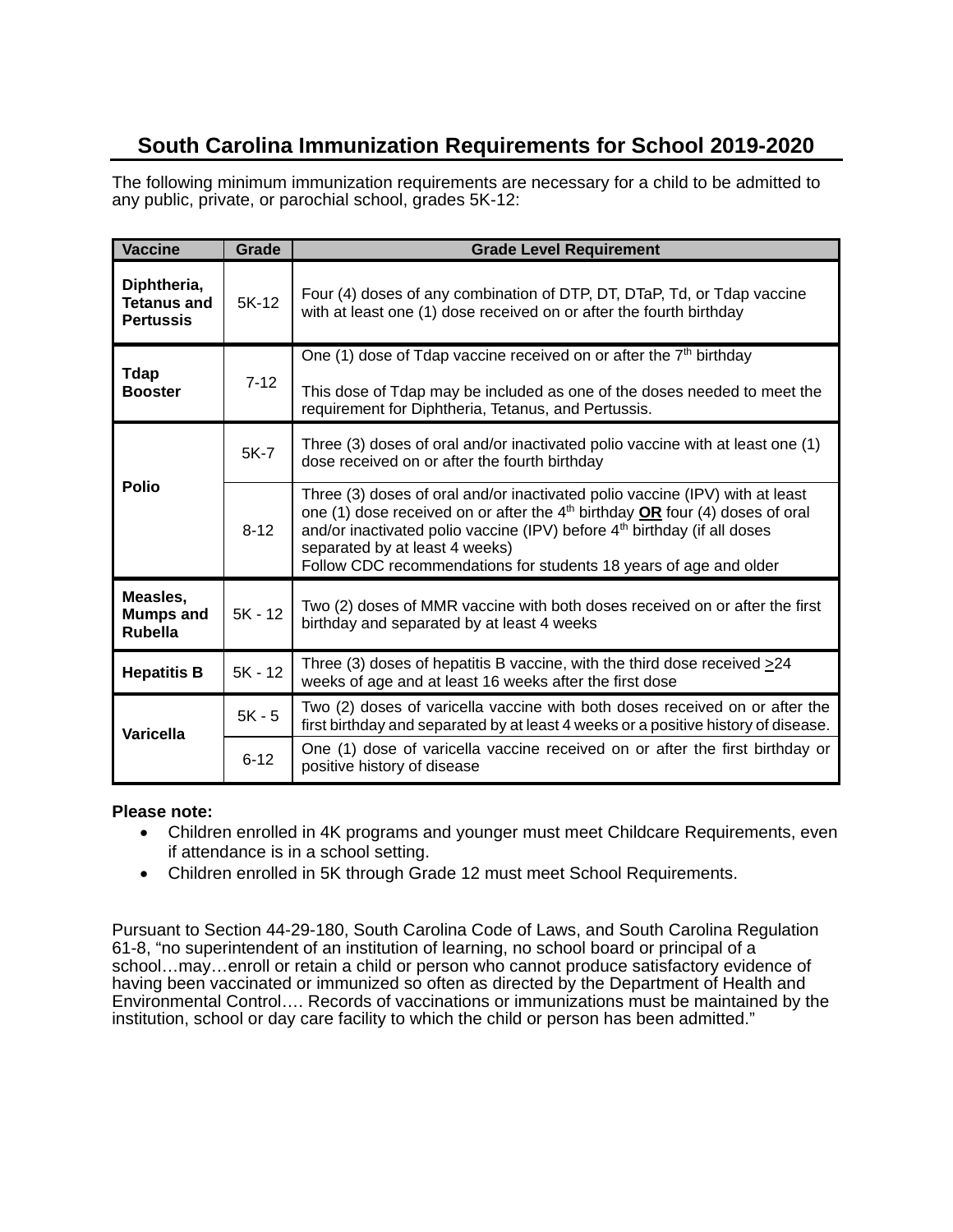

# **FAQs: New Hepatitis A Vaccine Childcare and School Requirement for 2020-2021 School Year**

#### **What is hepatitis A?**

Hepatitis A is a virus that causes serious liver infection and can spread from person to person. It can cause symptoms like fever, nausea, vomiting, stomach pain and jaundice (skin or eyes look yellow). Children under 6 years old often have no symptoms.

## **What do I need to know about the hepatitis A vaccine?**

Children need 2 doses of the hepatitis A vaccine for full protection. The first dose is given as early as age 12 months and the second dose is given at least 6 months later. The vaccine is safe and highly effective at preventing hepatitis A infections.

## **Why a new requirement for hepatitis A vaccine?**

Vaccination requirements for child care and school aged children promote higher rates of vaccination coverage, an important need given increasing reports of vaccine preventable disease outbreaks. Many states are experiencing years-long hepatitis A outbreaks, and South Carolina is now seeing increases in hepatitis A cases. Vaccinating children against hepatitis A virus can help stop hepatitis A spread in communities, and also prevent future outbreaks.

#### **What children will be required to get the vaccine under the new requirement?**

- Childcare: Any child born on or after January 1, 2019
- School: Any child starting 5K in the 2020-2021 school year

#### **When does the new requirement start?**

- Childcare: effective July 1, 2020
- School: effective for the 2020-2021 school year. Each school year an additional grade levels will be added to the requirement.

#### **How many children in South Carolina have had the hepatitis A vaccine?**

Data from the CDC shows that about 85% of children under age 3 have had 1 dose of hepatitis A vaccine and almost 60% have had 2 doses.

#### **Where can children get the hepatitis A vaccine?**

Children can get hepatitis A vaccine and other vaccines from their health care provider or local health department. For a DHEC appointment, call 855-472-3432.

#### **Where can parents/guardians get more information?**

Parents/guardians should talk to their child's health care provider or local health department. To learn more, go to: cdc.gov/vaccines/parents/diseases/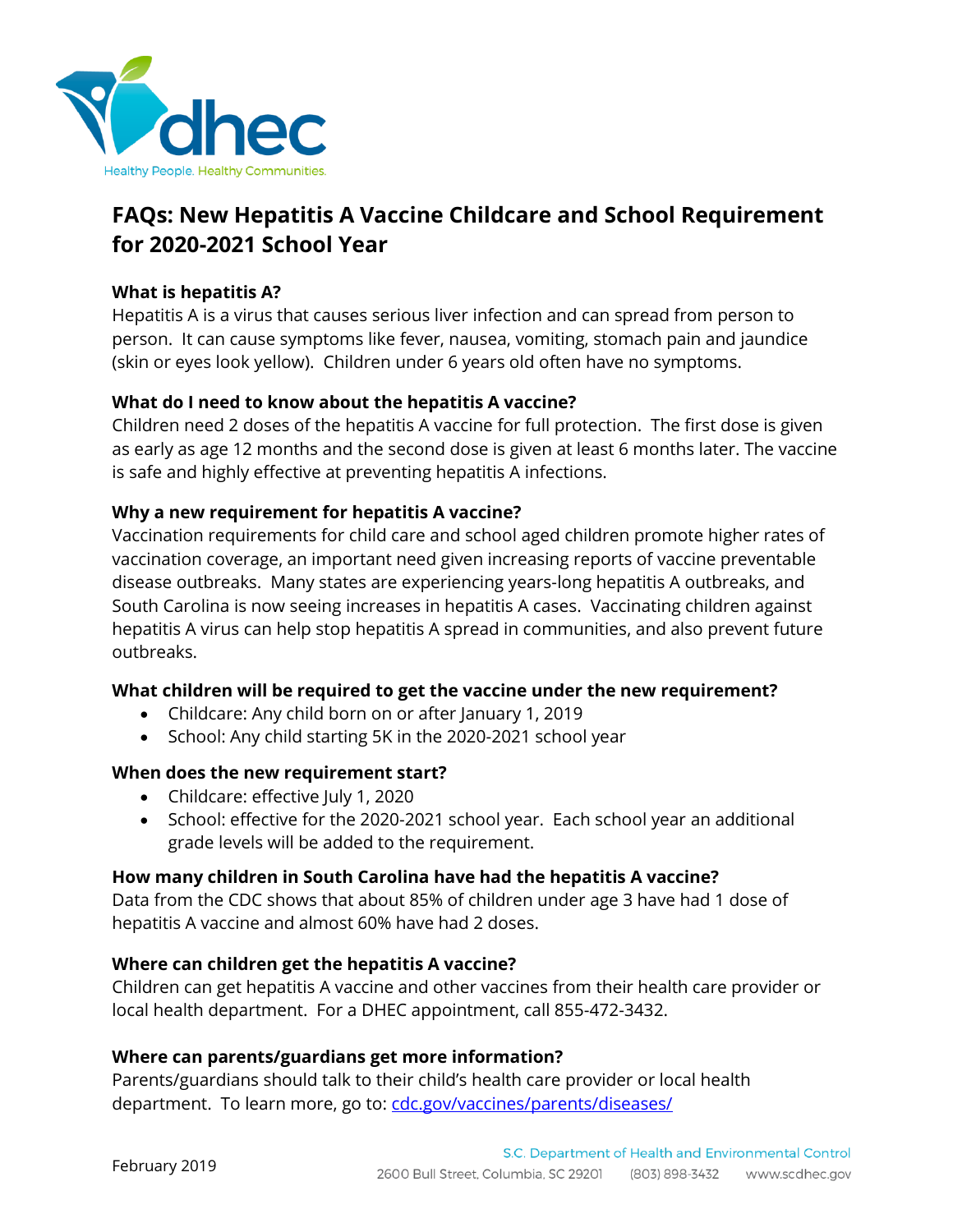# Hepatitis A and the Vaccine (Shot) to Prevent It

Last updated August 2018

**The best way to protect against hepatitis A is by getting the hepatitis A vaccine. Doctors recommend that all children get the vaccine.** 

## Why should my child get the hepatitis A shot?

The hepatitis A shot:

- **•** Protects your child against hepatitis A, a potentially serious disease.
- **•** Protects other people from the disease because children under 6 years old with hepatitis A usually don't have symptoms, but they often pass the disease to others without anyone knowing they were infected.
- **•** Keeps your child from missing school or child care (and keeps you from missing work to care for your sick child).

## Is the hepatitis A shot safe?

The hepatitis A vaccine is very safe, and it is effective at preventing the hepatitis A disease. Vaccines, like any medicine, can have side effects. These are usually mild and go away on their own.

## What are the side effects?

The most common side effects are usually mild and last 1 or 2 days. They include the following:

- **•** Sore arm from the shot
- **•** Headache
- **•** Tiredness
- **•** Fever
- **•** Loss of appetite (not wanting to eat)

## What is hepatitis A?

Hepatitis A is a serious liver disease caused by the hepatitis A virus. Children with the virus often don't have symptoms, but they often pass the disease to others, including their unvaccinated parents or caregivers. These individuals can get very sick.

## What are the symptoms of hepatitis A?

Children under 6 years old often have no symptoms.

Older children and adults feel very sick and weak. Symptoms usually appear 2 to 6 weeks after a person gets the virus. The symptoms may include the following:

- **•** Fever
- **•** Loss of appetite (not wanting to eat)
- **•** Tiredness
- **•** Stomach pain
- **•** Vomiting
- **•** Dark urine
- **•** Yellow skin and eyes



Doctors recommend that your child get two doses of the hepatitis A shot for best protection. He or she should get the first dose at 12 through 23 months. He or she will need the second dose 6 months after the last dose.







American Academy of Pediatrics